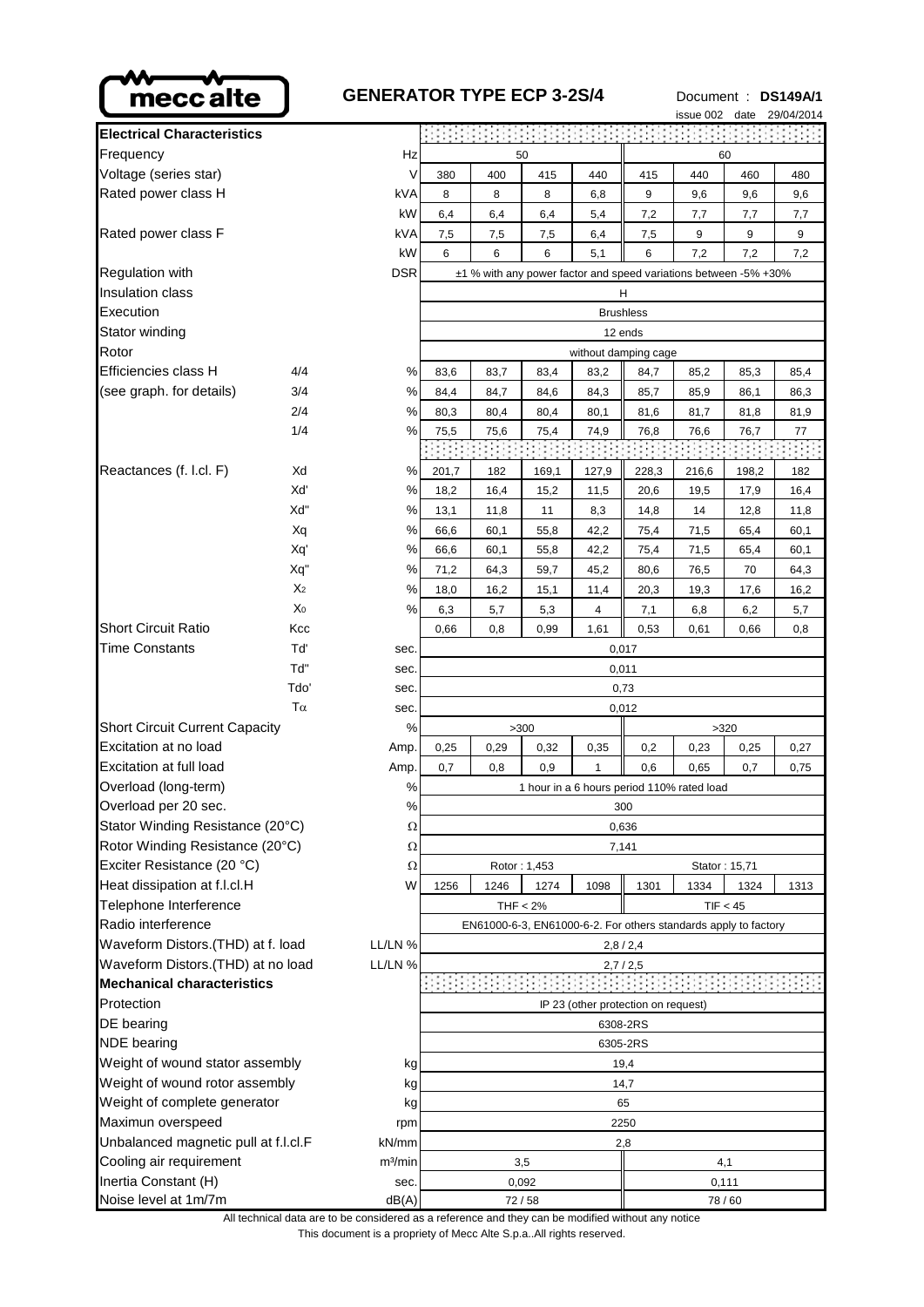



This document is a propriety of Mecc Alte S.p.a.. All rights reserved. All technical data are to be considered as a reference and they can be modified without any notice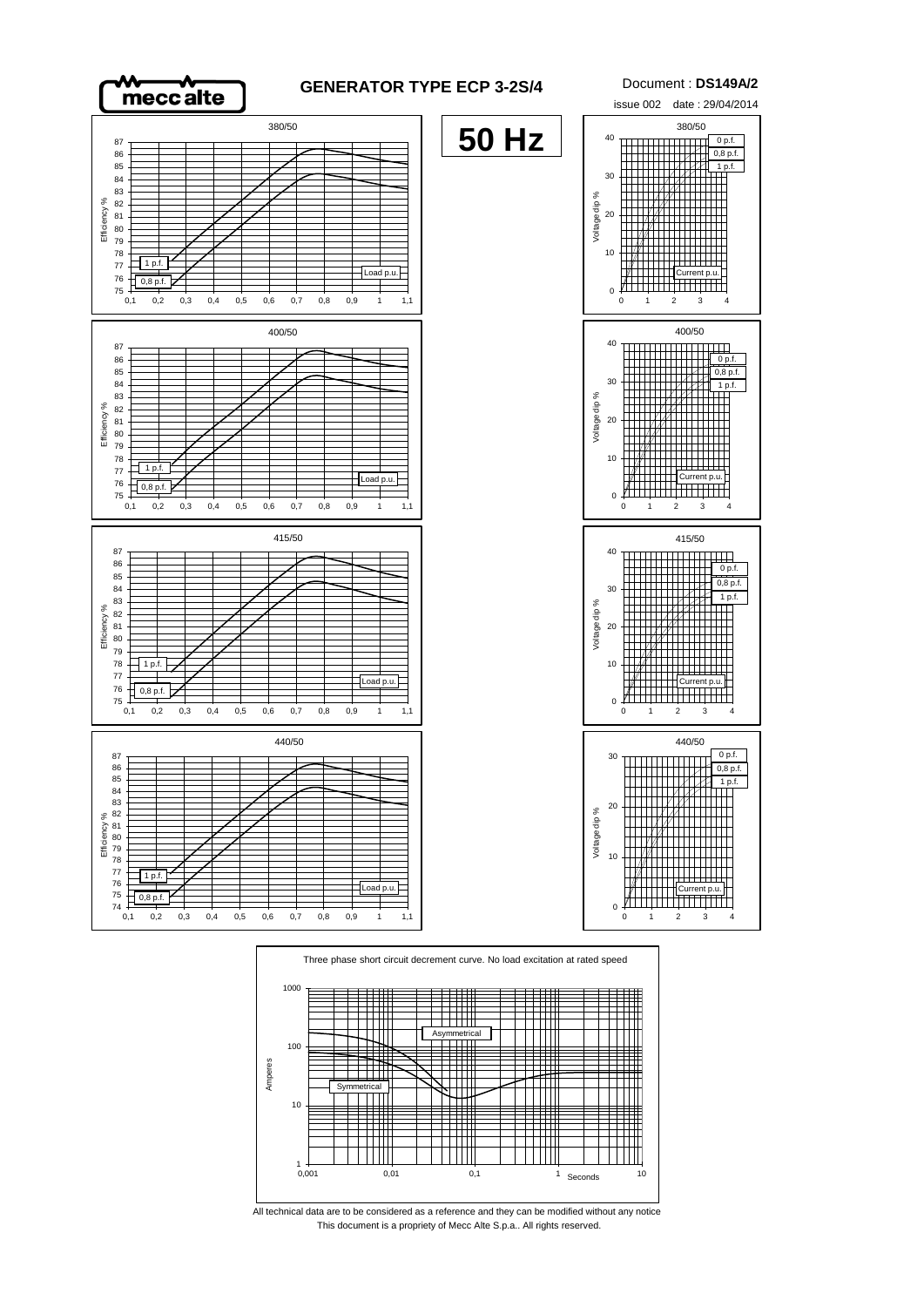



All technical data are to be considered as a reference and they can be modified without any notice This document is a propriety of Mecc Alte S.p.a.. All rights reserved.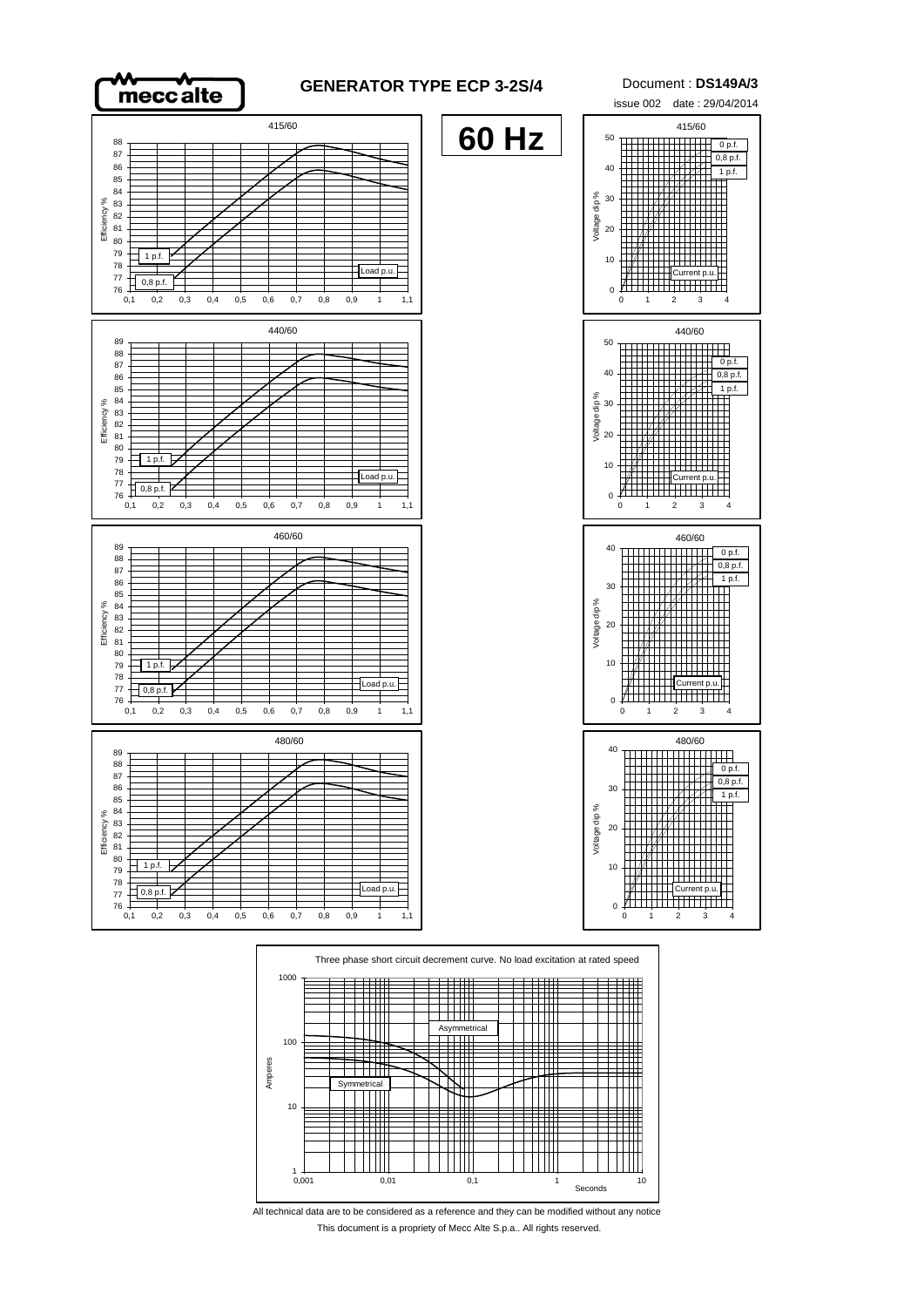

A7534<br>**DS149A/4**<br>18/01/2010

## TWO BEARING MOMENTS OF INERTIA



| POS. | COMPONENT    | WEIGHT (kg) | $J$ (kgm <sup>2</sup> ) |
|------|--------------|-------------|-------------------------|
|      | <b>FAN</b>   | 0.4         | 0.00206                 |
|      | MAIN ROTOR   | 14.7        | 0.04548                 |
| 3    | EX. ROTOR    | 4.2         | 0.01086                 |
|      | <b>SHAFT</b> | 4.5         | 0.00093                 |
|      | TOTAL        | 23.8        | 0.05933                 |

## **TWO BEARING DIMENSIONS**